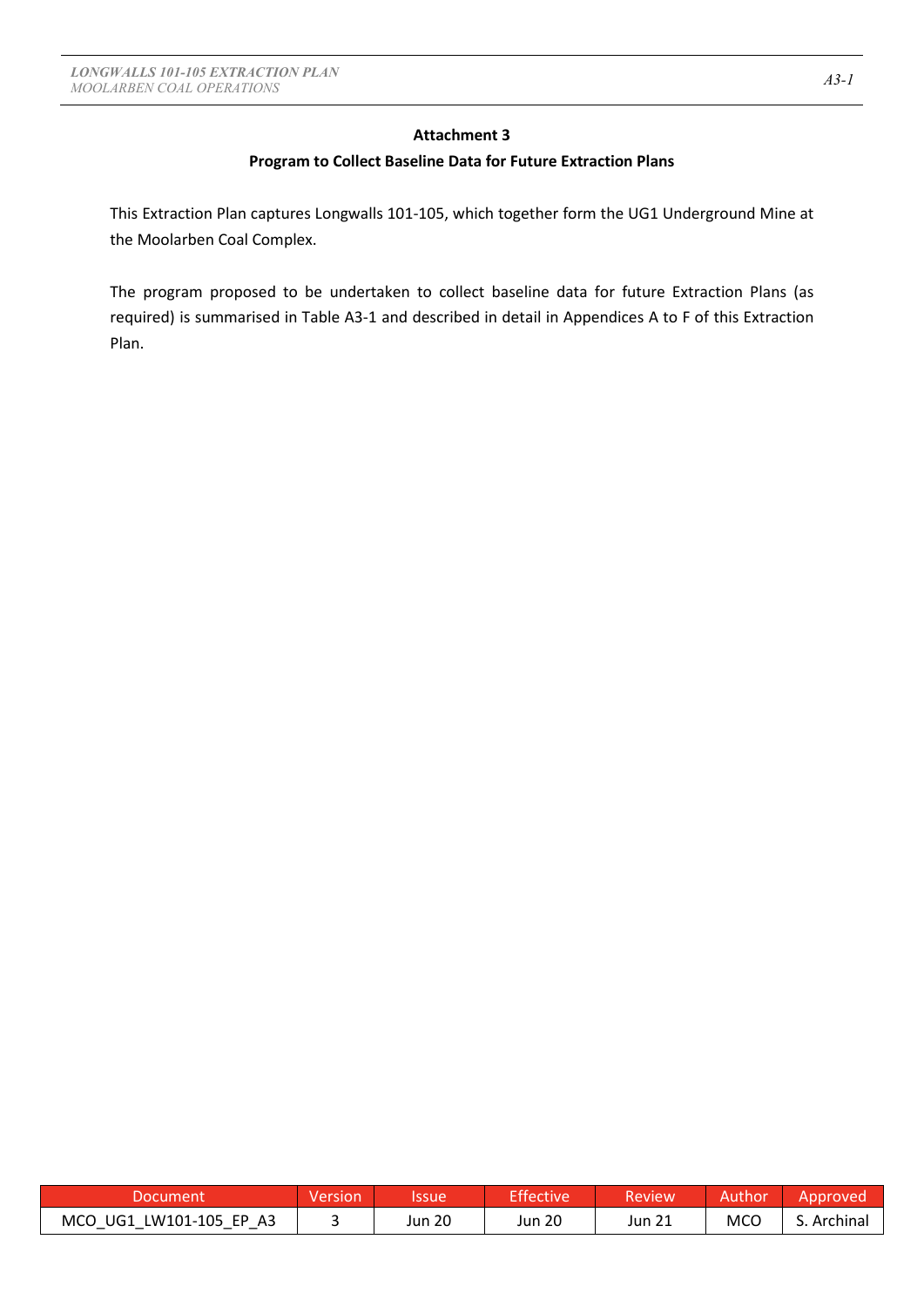| <b>Aspect of Future</b><br><b>Extraction Plan</b> | <b>Proposed Monitoring</b>                                                                                                                                                                                                                                                                                                                                              |
|---------------------------------------------------|-------------------------------------------------------------------------------------------------------------------------------------------------------------------------------------------------------------------------------------------------------------------------------------------------------------------------------------------------------------------------|
| Subsidence                                        | Subsidence monitoring undertaken in accordance with the UG1 Longwalls 101-105 Subsidence Monitoring Program (LW101-105 SMP). The<br>subsidence monitoring data collected during extraction of Longwalls 101 to 105 will be used to validate revised subsidence predictions for<br>future Extraction Plans.                                                              |
|                                                   | It is considered that the proposed subsidence monitoring is adequate to collect sufficient subsidence data for use in future Extraction<br>$\bullet$<br>Plans.                                                                                                                                                                                                          |
| Groundwater                                       | Groundwater monitoring will continue to be undertaken in accordance with the approved complex-wide Groundwater Management Plan.                                                                                                                                                                                                                                         |
|                                                   | The groundwater monitoring data collected will be used to validate predicted environmental consequences on groundwater resources for<br>future Extraction Plans. If this validation finds environmental consequences have exceeded those predicted, the groundwater monitoring<br>data will be used to provide revised predictions of environmental consequences.       |
|                                                   | It is considered that the proposed groundwater monitoring is adequate to collect sufficient groundwater data for use in future Extraction<br>Plans.                                                                                                                                                                                                                     |
| Surface Water                                     | Surface water monitoring will continue to be undertaken in accordance with the approved complex-wide Surface Water Management<br>Plan.                                                                                                                                                                                                                                  |
|                                                   | The surface water monitoring data collected will be used to validate predicted environmental consequences on surface water resources<br>for future Extraction Plans. If this validation finds environmental consequences have exceeded those predicted, the surface water<br>monitoring data will be used to provide revised predictions of environmental consequences. |
|                                                   | It is considered that the proposed surface water monitoring is adequate to collect sufficient surface water data for use in future Extraction<br>Plans.                                                                                                                                                                                                                 |
| Land                                              | Monitoring of impacts to land in general in accordance with the UG1 Longwalls 101-105 Land Management Plan (LW101-105 LMP).                                                                                                                                                                                                                                             |
|                                                   | The monitoring conducted in accordance with the LW101-105 LMP will be used in the review of observed subsidence impacts for future<br><b>Extraction Plans.</b>                                                                                                                                                                                                          |

## **Table A3-1: Program to Collect Baseline Data for Future Extraction Plans**

| Document                                                                                     | <b>Version</b> | Issue         | Effective     | Review          | Author     | Approved |
|----------------------------------------------------------------------------------------------|----------------|---------------|---------------|-----------------|------------|----------|
| LW101-105 EP A3<br><b>MCO</b><br>UG1<br>$\overline{\phantom{0}}$<br>$\overline{\phantom{0}}$ |                | <b>Jun 20</b> | <b>Jun 20</b> | $-24$<br>Jun 21 | <b>MCO</b> | Archinal |